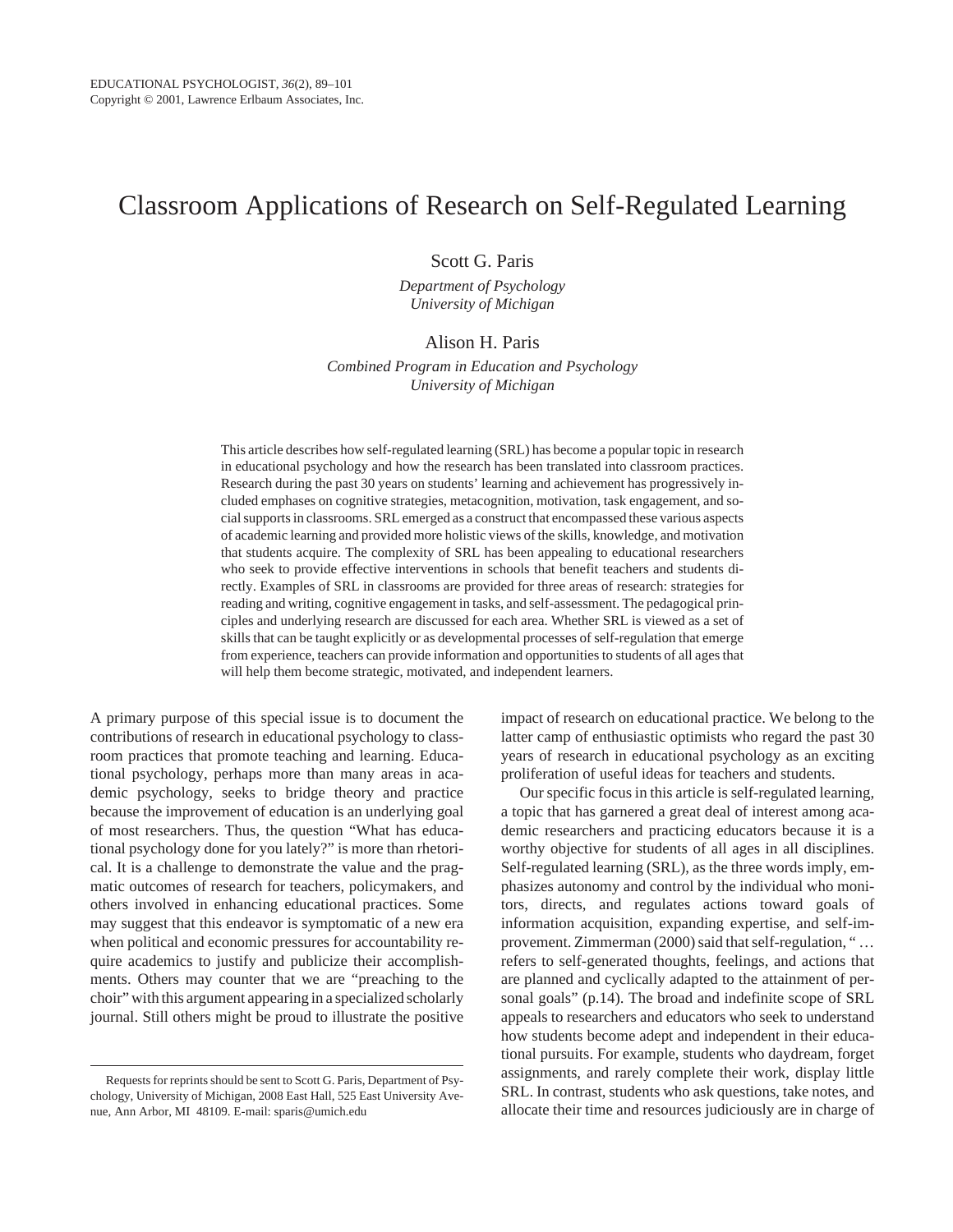their own learning. We briefly note some historical and conceptual approaches to SRL and then provide examples of classroom practices that enhance SRL. Specifically, we describe how SRL is manifested in students' strategic reading and writing, task engagement, and self-assessment.

# HISTORICAL TRENDS IN RESEARCH ON SELF-REGULATED LEARNING

The *Educational Psychologist* has promoted attention to SRL with a series of special issues over the years. For example, there were special issues devoted to academic studying (Levin & Pressley, 1986), metacognition (Paris, 1987), SRL theories (Zimmerman, 1990), motivational influences on education (Brophy, 1999), and social influences on school adjustment (Wentzel & Berndt, 1999). In addition, since 1990 there have been more than 30 articles published in the *Educational Psychologist* on topics directly related to SRL. The wide range of topics has included phenomenological aspects of SRL (McCombs & Marzano, 1990), children's social regulation (Patrick, 1997), family influences on self-regulation (Grolnick, Kurowski, & Gurland, 1999), social and cultural influences on SRL (Boekaerts, 1998; Pressley, 1995), monitoring reading (Pressley & Ghatala, 1990), personal cognitive development (Ferrari & Mahalingam, 1998), and specific influences of situation and domain knowledge on SRL (Alexander, 1995). The variety of topics relevant to SRL illustrates how it is interwoven with many aspects of education and development (Paris & Newman, 1990; Pintrich & DeGroot, 1990).

Because SRL is relevant to so many aspects of learning and control, diverse theoretical perspectives have been proposed as useful for examining SRL. These include theories based on Piaget's constructivist theory, Vygotsky's sociocultural theory, social learning theories, and information-processing theories. Zimmerman and Schunk (1989, 2001) highlighted these different approaches by asking authors in their volumes to examine SRL from distinctive theoretical stances (even though a mix of eclecticism is evident in most research). For example, it is commonly accepted now that children construct beliefs, concepts, and naïve theories about the psychological world, especially their own views of epistemology. It is equally accepted that adults and peers shape those emerging theories through sociocognitive processes of guided participation, scaffolded assistance, and apprenticeship. Goals that guide plans and behavior, volition to enact them, and feelings of self-efficacy that follow task completion are also accepted as motivational accompaniments of SRL (Pintrich, 2000; Schunk & Ertmer, 2000). The theoretical lineage of these ideas is less important to teachers than the practical applications of the concepts. We think SRL theories that emphasize how other people can help children learn tactics to regulate their own behavior and learning have had the most direct application to classrooms because they have both theoretical and practical foundations.

Although there are numerous conceptual approaches to research on SRL, there is a need to identify explicitly the practical applications of SRL to classrooms. It seems to us that there are at least two reasons for this. First, there are increasing historical pressures to synthesize findings in educational psychology and link research with practice. Second, there have been historical changes in the practical relevance of research in educational psychology so that the benefits of interventions are made available to more students with methods that teachers can adapt and use in their classrooms. These historical changes are evident in research on cognitive strategies and instruction that led to the popularity of SRL. We briefly trace the historical convergence of these topics on SRL.

## The Nature of Strategies

Consider the changes in research on strategies during the early years of the "cognitive revolution" in educational psychology. First, the grain size has increased. Cognitive research in the 1970s still employed the "magnifying glass" approach of earlier behavioral research whereby aspects of thinking were isolated, examined, and deconstructed into components, perhaps to be reassembled later in models or recommendations. Early studies examined specific strategies such as summarizing text, whereas later research examined the diverse ways that readers respond to text. Research in the 1970s investigated who used which strategies, however, by the 1980s, researchers began experimental implementations of various strategy conditions. In the 1990s, strategy research progressed to studies of classroom programs of strategy intervention.

Second, the variety and relevance of strategies has increased. Weinstein and Mayer (1986) summarized the major categories of general learning strategies as rehearsal strategies, elaboration strategies, organizational strategies, comprehension monitoring strategies, and affective strategies. Research in the 1970s demonstrated that students who were handicapped by youth, inexperience, or lack of understanding failed to use these kinds of strategies as effectively as older and more expert students. Later studies considered a broader range of tactics that students can marshal in school for specific subjects and purposes.

Third, ecological validity has increased. In the last 20 years, research on learning strategies has been conducted in classrooms, with more attention given to ecological and functional orientations. Researchers examined the kinds of strategies that students use as they read and write or as they solve mathematical and scientific problems. There has also been more attention to the methods and materials that teachers use to promote strategic learning.

Fourth, the social collaboration and scaffolding required to use those strategies were implemented in classrooms. In the 1990s, there were detailed studies of the social and motivational conditions that support students' use of effective strategies. Teachers have used pair-share activities, recipro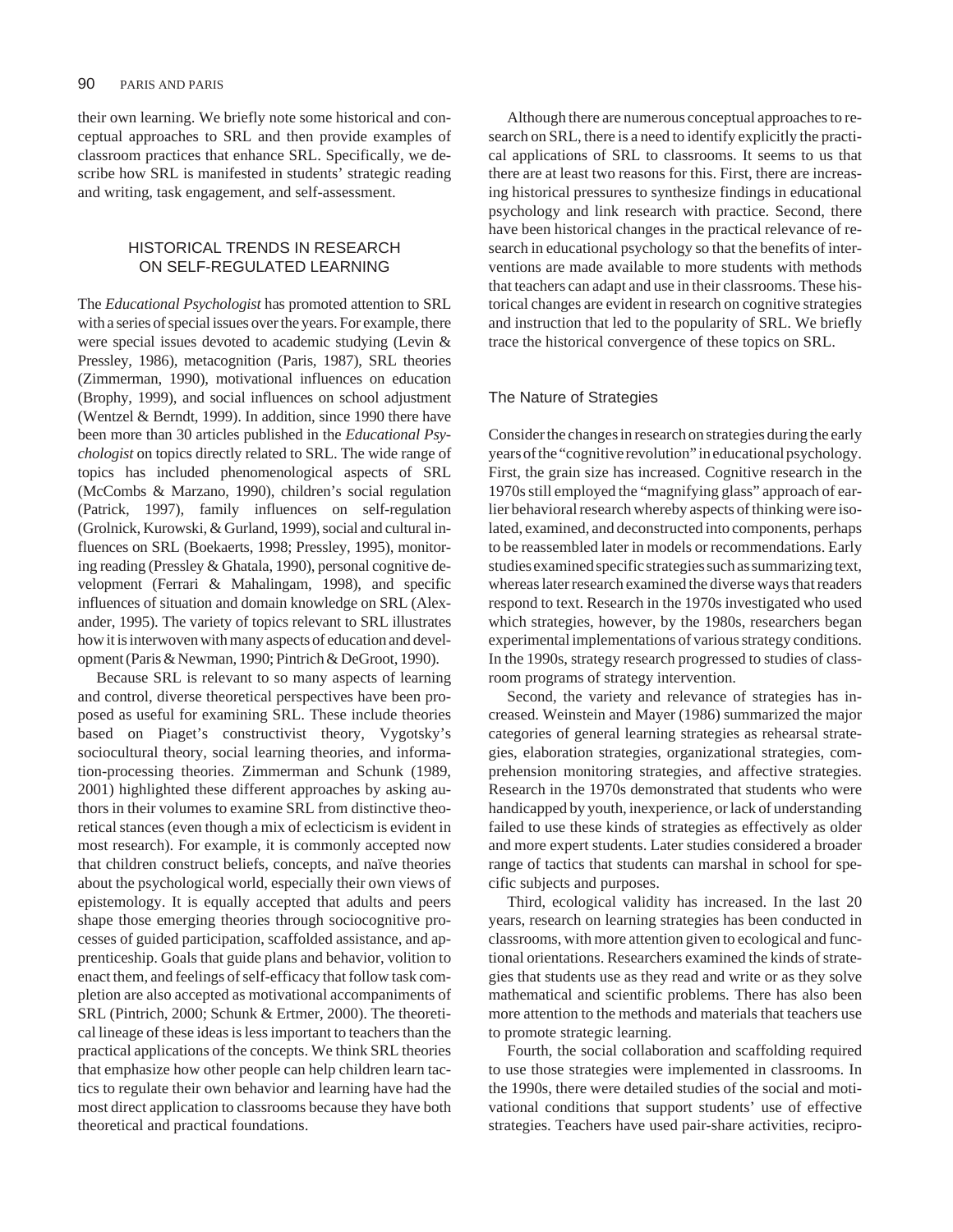cal teaching (Palincsar & Brown, 1984), and collaborative learning to allow children to coach each other to monitor and improve their own learning. Thus, learning strategies have become important cognitive tools for teachers to model, explain, and foster in their students throughout the curriculum.

## The Nature of Instruction

During the past 30 years, the nature of instruction has changed dramatically. Early "training" studies emphasized didactic methods, whereas recent approaches emphasize reflective and scaffolded instruction. Early strategy training studies were conducted in laboratory experiments rather than in classrooms. Ann Brown (1978) characterized these studies as "blind training" and later studies as "informed" because the instructional conditions became more cognitive and explanatory. Research in the 1980s simultaneously increased the grain size of the issues and situated strategy research in classrooms in four distinct ways. First, metacognition was added to the research on strategies so that training included explanations about how strategies operate and why they are useful rather than simple directions to use them. In retrospect, it seems incredibly short-sighted that researchers would not routinely explain how, why, and when strategies are effective. However, the emphasis was on experimental control and rigor, and so children were usually told what to do rather than provided with more explanatory rationales for their actions. Fuller disclosure led to better learning. Explicit instruction on declarative, procedural, and conditional knowledge that underlies effective strategic learning was the hallmark of strategy training in the 1980s (Paris, Wixson, & Palincsar, 1986; Pressley, Harris, & Marks, 1992).

Second, motivation and emotion were added to cognitive dimensions of learning. Consequently, training students to use strategies for learning also entailed making the strategies fun and functional. In fact, the old componential and additive models of learning were threatened by these new classroom interventions that wove fun and information together inextricably. Third, strategies were situated in specific disciplines, beginning with reading in the 1970s and extending to mathematics, science, and social studies as researchers recognized that each discipline afforded different frameworks for organizing knowledge (Alexander, 1995). Fourth, strategy research moved from the laboratory into schools because researchers wanted to test whether students could be taught to use effective strategies in their regular curricula. The interplay of all four factors are evident in the instructional conversations designed to enhance students' awareness of strategies and problem-solving techniques. Instruction is not telling students what to do or what strategies should be applied. Rather cognitive instruction involves students in reflective discourses about thinking with multiple opportunities to talk about the task and how to solve it. Explanations, guided inquiry, scaffolded support, reciprocal teaching, and collaborative learning all foster discourse among students and teachers about how to use strategies appropriately and to learn effectively.

The historical convergence of research on strategies, awareness, and control necessary for SRL is evident in this brief review. More generally, the complexity of learning was recognized in the interactions among knowledge, skills, and dispositions for all disciplines. It is especially useful for students to be reflective and metacognitive at three times: during initial learning, while troubleshooting, and while teaching others to use strategies (Paris, Lipson, & Wixson, 1983). SRL depends on motivation and control as well. Students need to be motivated to exert effort, to persist in the face of difficulty, to set attainable yet challenging goals, and to feel self-efficacy with their own accomplishments. They need the volitional control to avoid distractions and stay on track (Corno, 1993). They also benefit from using emotion control, such as reassuring self-speech, to limit anxiety about task difficulty (Kuhl, 1984). It is the fusing of skill and will (and dare we add "thrill?") to emphasize that cognition, motivation, and affect are all involved in SRL. Similar emphases are apparent in educational movements called "learning to learn," "higher order thinking," "mindful learning," "reflective teaching and learning," "autonomous learning," and "flow experiences" that all emphasize the core principles of SRL.

SRL researchers did not discover or invent these processes of learning and SRL holds no privilege or dominion over the study of learning. New terms and emphases will emerge in future studies. What is important to understand, however, are the historical changes that have percolated throughout educational psychology the past 30 years that have made SRL popular as a contemporary topic in research and a focus in classroom practices. Educational psychologists learned quickly that teaching students to use strategies appropriately involved metacognition, motivation, domain-specific knowledge, and features of the classroom tasks. These multiple and interactive forces are the expanded focus of SRL.

The historical changes have moved research from small grain to large grain foci in the study of learning to study how students plan, monitor, and revise their actions as they engage the curriculum. The shift has also been from decontextualized laboratory research to discipline-based applications so that SRL research has illuminated specific strategies and motivations that enhance achievement in specific subject areas. Research has also moved beyond training based on following directions to teaching based on cognitive discussions. Finally, there has been a shift from highly controlled research in artificial settings that might be translated into educational practice to less controlled research that is situated in schools and embodies effective practices within the implementation and research. In the following sections we identify specific examples of SRL in classrooms and the kinds of research on which it is built.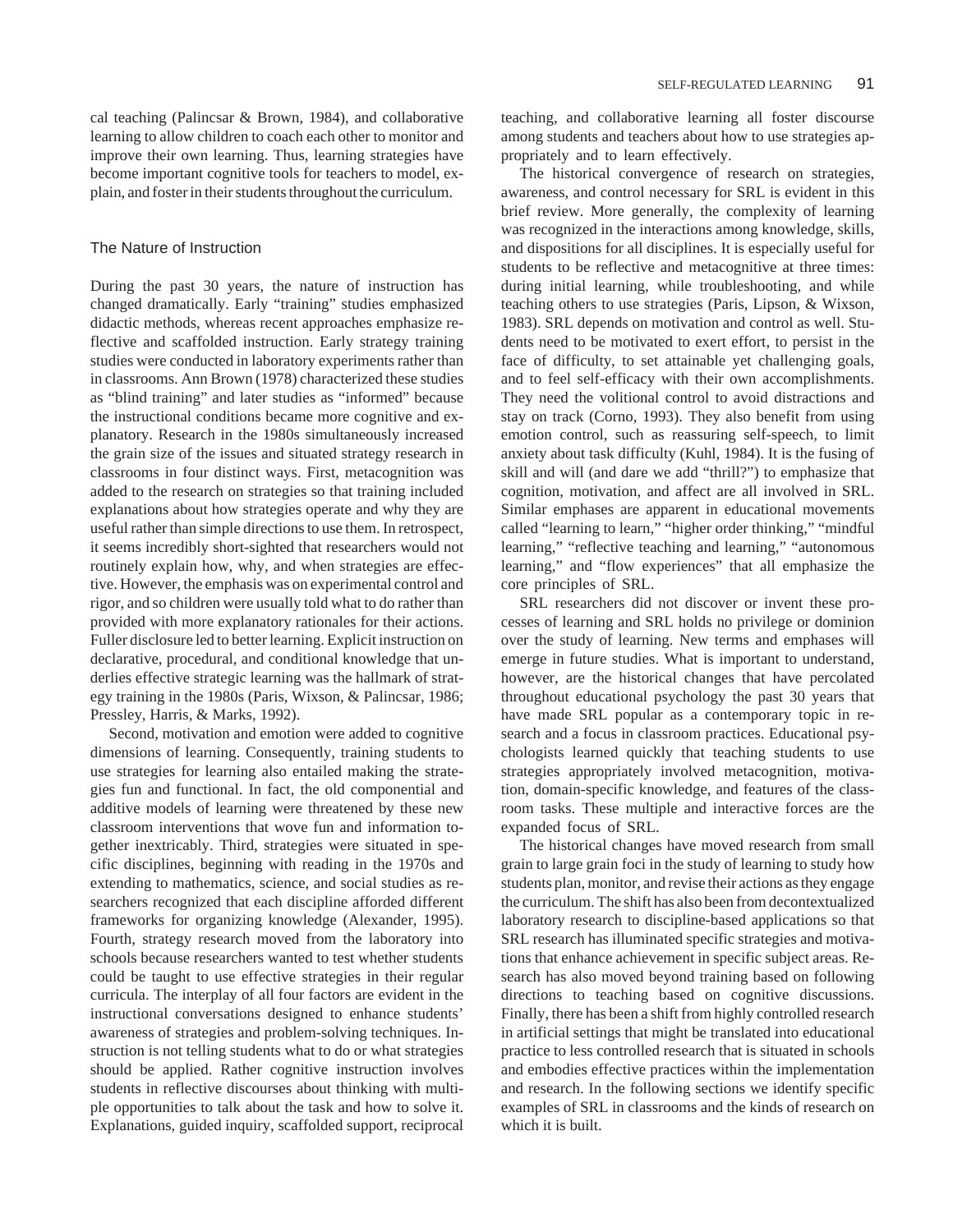## STRATEGIC READING AND WRITING

Much of the early research on cognitive strategies in the 1960s and 1970s focused on children's memory development and it was a short jump for researchers to study the kinds of strategies children use as they read and write. For example, the literacy strategies used by school-age children can be described according to the time at which they use them (e.g., preliteracy, during literacy, or postliteracy experience). Before children begin to read, it is useful to preview texts and to establish a purpose for reading. It may also be useful to make inferences from the text source, titles, pictures, and skimming of information before one begins to read. However, these strategies are difficult for many children throughout elementary school (Paris, Wasik, & Turner, 1991). Similar kinds of strategies facilitate writing, however 8- to 12-year-olds are often reluctant to use brainstorming, semantic webs, and peer discussions to guide their initial drafts. Instruction in prewriting and prereading strategies has consistently shown positive benefits for elementary school students (Pressley, Johnson, Symons, McGoldrick, & Kurita, 1989).

One of the key strategies that children learn to use as they read is to make inferences and elaborate the meaning from text. However, without explicit instructions, children often focus on the literal meaning of text rather than transforming it into their own words and ideas (Johnston & Afflerbach, 1985). In addition, children in upper elementary grades have difficulty identifying main ideas and difficulty distinguishing important from unimportant information (Baumann, 1984). The focus on literal meaning and the inability to distinguish main ideas may arise from inappropriate comprehension goals or the lack of appropriate strategies employed while reading. In the same vein, children often fail to monitor and repair their writing when they are engaged in the task. They often do not reread for comprehensibility or use topic sentences and main ideas to organize their writing.

After children finish reading a passage, they often do not look back in texts to check their understanding or make good summaries. For example, Brown and Day (1983) found that fifth and seventh graders, when trying to summarize a passage, tended to recall bits of information in the same sequence as the text, and did not plan their summaries effectively. They often ran out of space on the page before they had completed their summaries. Winograd (1984) found a similar pattern among eighth graders when asked to summarize. Again, there is a parallel with writing strategies. Students who are asked to revise frequently make superficial changes and fail to appreciate the audience's perspective or monitor the comprehensibility of their text. Children who use effective strategies for revising may follow the advice of a peer, may reread their own writing from a different perspective, and are more likely to embellish ideas as they revise.

## Literacy Strategies Within an SRL Framework

From these studies of the use of specific strategies, research on strategic reading and writing has changed in two critical ways: (a) by increasing in grain size, and (b) by focusing on the practical applications of strategy instruction in classrooms. First, rather than examining specific strategies such as summarizing or editing, research on reading and writing strategies became embedded in SRL to include a wider variety of strategies as well as broader types of strategies (e.g., executive control strategies). This change was necessitated because of the growing realization that the effective use of literacy strategies depended on awareness of procedural, declarative, and conditional knowledge, as well as motivational attributions and feelings of efficacy. That is, students need to know what actions lead to which outcomes and why it is important to perform and monitor those actions. Feedback is instrumental as well as emotional. Borkowski, Carr, Rellinger, and Pressley (1990) referred to the orchestration of these multiple factors as the "good strategy-user" model. Training children to be more strategic readers and writers thus involved making children aware of potential strategies, helping them to attribute success to good strategies, and helping them to choose and monitor appropriate strategies. As an example of the increased grain size in strategy research, Graham (1997) examined the role of executive control strategies in the revising process of sixth-grade students who struggled with writing. Providing students with support in managing and coordinating their plans and decisions had positive effects on their revising behavior (e.g., increasing the number of nonsurface revisions) and the quality of the text that they produced. Page-Voth and Graham (1999) investigated the role of goal-setting strategies in improving the writing performance of seventh- and eighth-grade students. Students learned strategies that would facilitate goal attainment by helping them to coordinate processes that involved generation, evaluation, and incorporation of target elements into their essays. Students who learned the goal-setting strategy wrote longer papers, included more supporting reasons, and produced qualitatively better essays than students in the control condition.

Second, shifts in the nature of strategy research are evident in the growing number of demonstrations of effective instructional interventions that promote children's strategy use. The more recent classroom-based studies attend to the role of teachers, teaching practices, and materials in mediating children's development of literacy strategies. For example, Palincsar and Brown (1984) taught junior high students to work in pairs as they practiced using reading strategies, a practice called "reciprocal teaching." Paris, Cross, and Lipson (1984) used classroom discussions about strategies to promote understanding among third and fifth graders. Pressley, Almasi, Schuder, Bergman, and Kurita (1994) used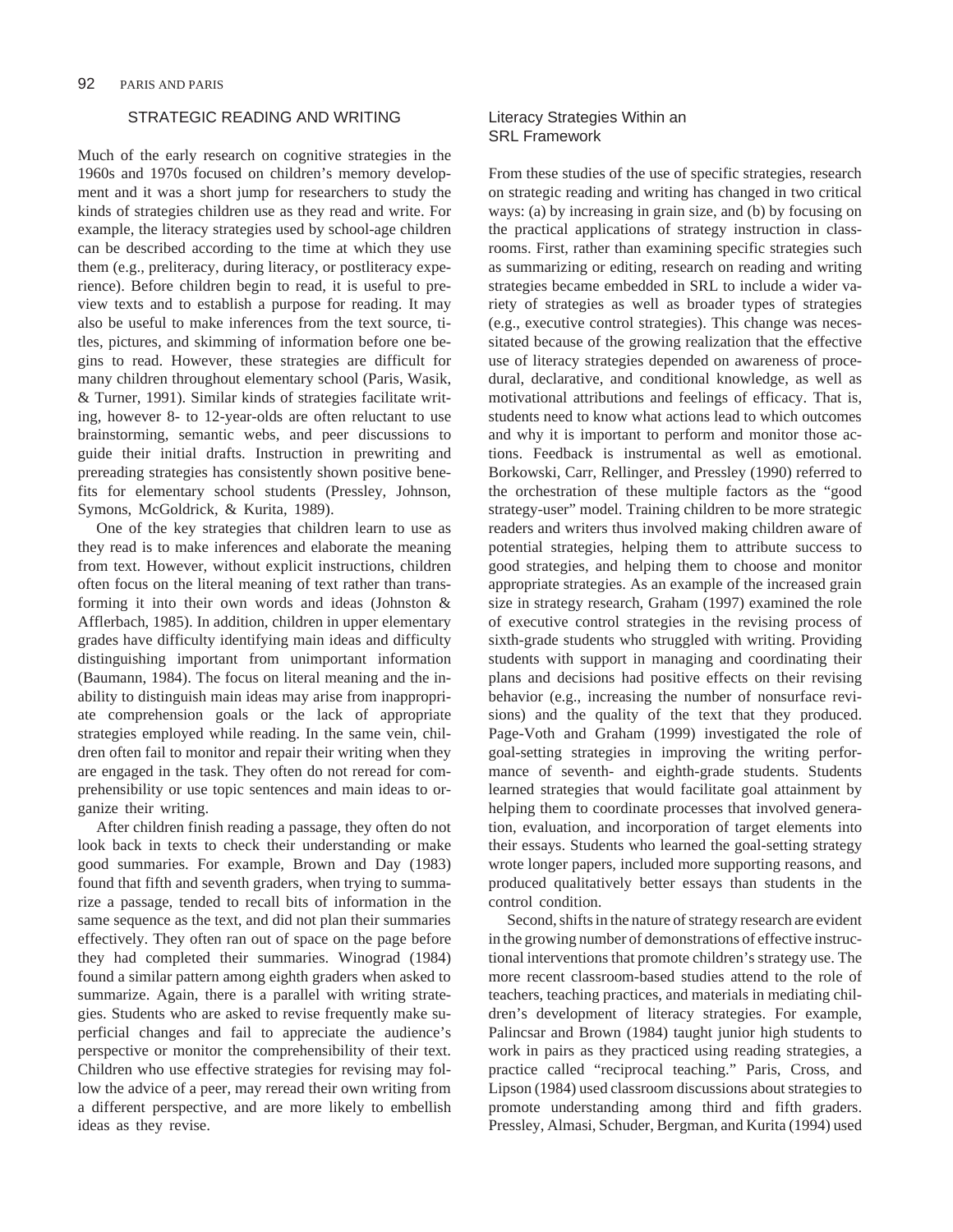"transactional instruction" to promote the use of reading strategies. Englert et al. (1991) embedded cognitive and metacognitive strategy instruction in a writing program for fourth- and fifth-grade students. Instruction included direct explanation of writing strategies and modeled use, daily writing with topics usually selected by students, use of procedural facilitation in the form of think-sheets, peer review and feedback, frequent writing conferences, and publication of student papers. Harris and Graham (1992) taught children a variety of practical strategies for organizing, planning, and revising their compositions. They taught self-instructional tactics to promote self-regulation such as identifying the problem, focusing on the task, applying the strategies, evaluating performance, coping with anxiety and maintaining self-control, self-reinforcement, goal-setting, self-assessment, and self-monitoring. Harris and Graham (1996) stressed the necessity of incorporating SRL components into classroom instruction, arguing that maintenance and generalization of strategy use will suffer if SRL components are neglected. At the heart of this instruction are the following six recursive stages: (a) activating and developing background knowledge, (b) discussion, (c) cognitive modeling, (d) mnemonic memorization, (e) supported performance, and (f) independent performance.

These programs of strategy instruction exemplify several key features of successful interventions. One key is to provide a rich variety of strategies that children can use on academic tasks. Children must know the types of available strategies that lead to understanding and success before they will be able to implement them. Second, as intervention studies have shown, teachers need to share specific strategy information that is required for students to become aware of how, when, and why to apply strategies. A third important principle is the causal attribution of improved performance to the effective application of effort in using the strategy. If students believe that strategy use is the reason for success rather than attributing success to more stable factors (e.g., ability) or less controllable ones (e.g., luck, the teacher), they are more likely to utilize effective strategies in the future. A fourth key is that effective strategies can be learned from peers by engaging students in situations that make strategy use observable and salient, such as during discussion and tutoring. Fifth, academic literacy strategies are part of larger plans for managing one's effort, resources, and emotions; therefore, strategy instruction in literacy may set the stage for transfer of strategy use to other domains, as well as perhaps for a more self-regulated approach to learning in general. Sixth, it is important for strategies to be embedded in daily activities so that teachers and students have opportunities to practice the strategies in authentic activities throughout the curriculum. If the nature of activities and their participation structures implicitly require the use of strategies, students will be more likely to develop thoughtful approaches to learning than if they are limited to situations where strategy use is coerced or directed.

#### COGNITIVE ENGAGEMENT

Most of the research on SRL has focused on identifying and enhancing the use of effective strategies, mainly as in-the-head features of solo cognition. However, context cannot be ignored. Whether students use self-regulating tactics in school, what kinds of strategies they use, how they are rewarded for their use, and how much effort they expend being regulated and strategic, depends on the tasks and contexts that teachers create for students. Research in the 1990s has used social and ecological perspectives to examine the kinds of instructional activities that support SRL with particular attention on how task demands and constraints of the situation influence students' learning and motivation. This is the bridge from "situated cognition" to "situated motivation" (Paris & Turner, 1994). For example, Blumenfeld and her colleagues explained that variety, diversity, challenge, control, and meaningfulness, as well as the procedural complexity and social organization of the task, affect the use of deep-level learning strategies (Blumenfeld, 1992; Blumenfeld, Mergendoller, & Swarthout, 1987). Conversely, when teachers structure classroom tasks that emphasize peer competition, rote procedures, and behavioral management, students are likely to perceive classroom tasks as busy work, to focus on completing the task, and to engage in the activities in superficial manners (Blumenfeld, Hamilton, Bossert, Wessels, & Meece, 1983; Doyle, 1983).

Cognitive engagement approaches emphasize how features of academic tasks influence the quality of students' learning. Definitions of cognitive engagement vary among researchers, but they include meaningful and thoughtful approaches to tasks. When students are deeply engaged, they go beyond the requirements of the assignment, they exhibit preferences for challenge and risk-taking, and they make psychological investments to master the knowledge and skills (Connell & Wellborn, 1991; Newmann, Wehlage, & Lamborn, 1992; Wehlage, 1989). This perspective assumes that students will only be engaged when the context meets their needs and affords the opportunity to become immersed in the task. This requires that tasks elicit the intrinsic interests of students, permit a sense of ownership, relate to life outside of school, allow for collaboration, communicate high expectations, and offer consistent support for students to meet those expectations (Marks, Doane, & Secada, 1996; Newmann et al., 1992; Wehlage, 1989). Conversely, if classroom instruction offers only superficial or low-level tasks (e.g., rote memorization, worksheets), it is doubtful that students will be required to engage in thoughtful and strategic ways.

Research that has focused on classroom tasks sheds light on the challenge of how teachers can design instructional activities that promote independent, strategic, and effortful learning. For example, Turner (1995) found that first-grade teachers were very different in the amount of independence they allowed in their reading curriculum. Whether teachers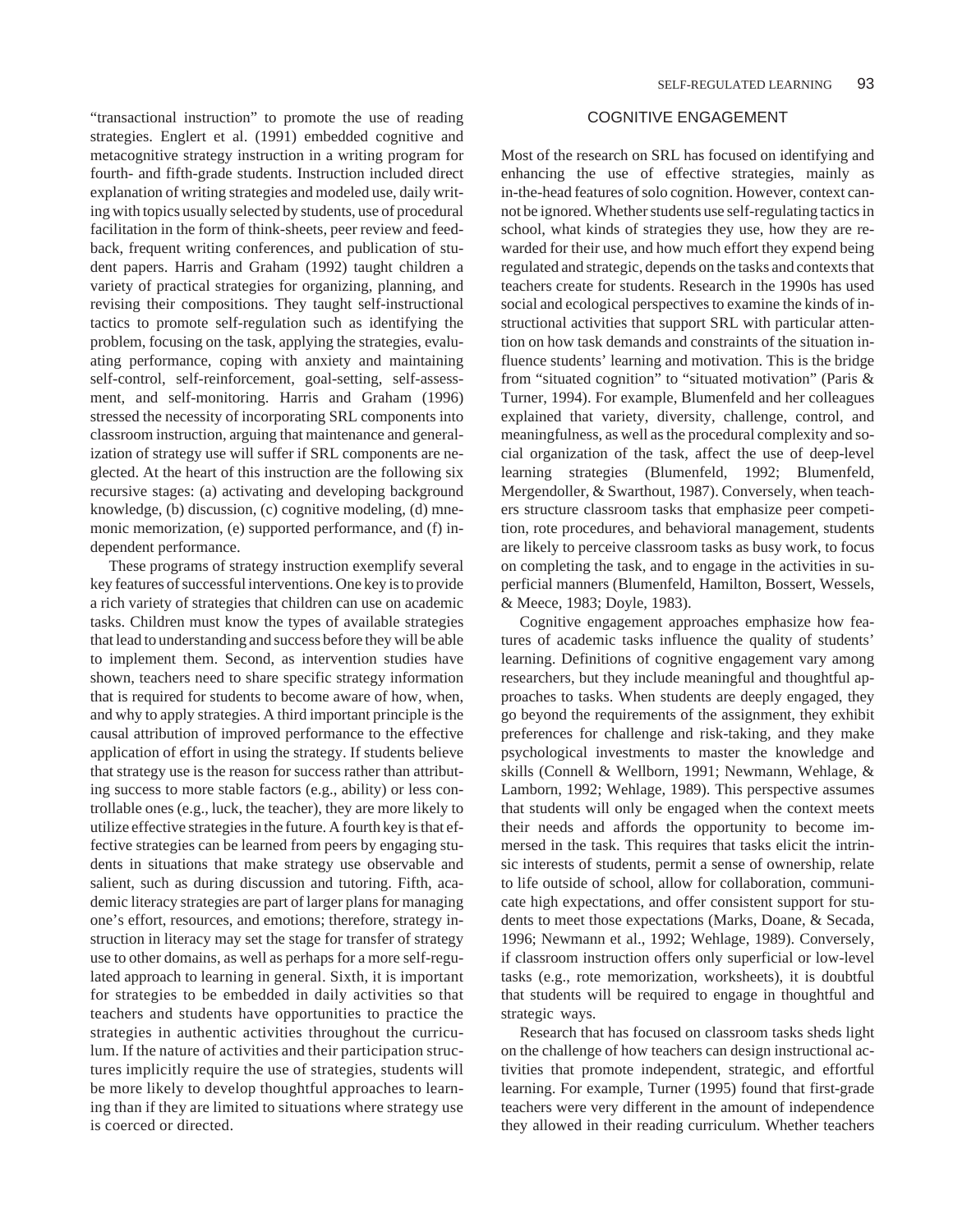regarded themselves as primarily "basal" or "whole language" teachers, some designed classrooms with many open-ended activities. In contrast, Turner (1995) found that other teachers designed their reading tasks with more restrictive opportunities to exercise SRL, tasks that she labeled as "closed," such as filling in worksheets. In open task structures, students had choices about what, where, and when they read. They were able to choose personally meaningful materials that were appropriately difficult and to work with a partner or with groups on authentic projects and research. In contrast, closed tasks limited the opportunities for decision making, controlled the choice of materials and activities, limited the variation in the types of tasks, and encouraged solitary seatwork. In the open-ended environments, Turner (1995) found that students demonstrated more volitional control, used more strategies, and persisted longer in the face of difficulties. Thus, open-ended tasks that promote thoughtful engagement include opportunities for students to make choices, exercise control, set challenging goals, collaborate with others, construct personal meaning, and derive feelings of self-efficacy as a consequence of their engagement with the task (Paris & Turner, 1994).

Connell and Wellborn (1991) emphasized that engagement depends on the extent to which students' needs for competence, autonomy, and relatedness are satisfied. Their focus is on specific contextual factors to meet these needs, which include the provision of structure, autonomy support, and involvement. Behavioral, affective, and cognitive engagement will ensue when the appropriate interaction between the classroom context and the child occurs. Such an ecological approach emphasizes the "fit" between the environment and the child, an approach that is similar to "developmentally appropriate practice" in early childhood education. For example, Stipek, Feiler, Daniels, and Milburn (1995) distinguished between young children in child-centered classrooms and children in teacher-directed classrooms and found that the 4 to 6-year-olds in child-centered classes demonstrated more attitudes and behaviors associated with SRL. Child-centered classrooms encouraged peer interaction and gave children choices about a diverse set of activities and materials that were meaningful to students. In contrast, teacher-directed classrooms focused on basic skills that were not embedded in meaningful activities and were controlled by the teachers. They also used external evaluations and rewards, and they emphasized performance goals and social comparisons.

Project-based learning, or problem-based learning (PBL), is a specific task-based approach that teachers can utilize to support the development of SRL. PBL focuses on student-designed inquiries of authentic problems in realistic environments that use many resources and extend over time. Marx, Blumenfeld, Karjcik, and Soloway (1997) identified five key features for implementing PBL: (a) Instructional units, which are called "projects," must be orchestrated around a driving question that is worthwhile, meaningful, and feasible; (b) projects must be in the form of investigations in which students plan, design, and conduct real-world research that includes asking questions, designing experiments, collecting and analyzing ideas, and drawing inferences; (c) students need to create artifacts that are tangible results of the investigation process and reflect their understanding; (d) projects must include collaboration with their peers as well as teachers and local experts outside of the school environment; and (e) teachers should incorporate the use of technological tools, which allow authentic investigations and support deep understandings.

If PBL activities are designed carefully with teachers who provide appropriate modeling and scaffolding, they promote and necessitate SRL. PBL affords opportunities for self-directed learning by giving students choice and control about what to work on, how to work, and what products to generate. For example, students can select their own project questions, activities, and artifacts; determine how to approach the problem and what resources to use; and how to allocate responsibility among the group (Blumenfeld et al., 1991; Marx et al., 1997). In addition to choice and control, students need to use a variety of strategies to generate and coordinate plans, to formulate and test predictions systematically, to determine solutions, and to monitor progress toward goals. Blumenfeld et al. (1991) explained that "there are at least two types of metacognition that are employed in project-based learning" (p. 379). First, moment-to-moment control and regulation of cognition is required to monitor and fine-tune thoughts while working through the details of particular tasks. Second, students need to be able to engage in strategic, purposeful thought over what may seem to be very disconnected aspects of projects to guide and control their activities. PBL promotes SRL because it places the responsibility on the students to find information, to coordinate actions and people, to reach goals, and to monitor understanding.

Students are cognitively engaged in classrooms that have open-ended tasks, projects, and problems that are based on driving questions. These are student-centered and inquiry-driven contexts in contrast to materials-driven or curriculum-driven classrooms. Tasks, teachers, and classrooms that promote intrinsic motivation, autonomy, and self-determination are likely to promote SRL among students (Deci, Vallerand, Pelletier, & Ryan, 1991). These settings foster a sense of engagement that is sometimes referred to as "flow" (Csikszentmihalyi, 1990). Flow is a satisfied state of consciousness associated with intense concentration, effortless control, and deep enjoyment. For students to be in a state of flow, challenges and skills must be aligned and sufficiently high, immediate and unambiguous feedback must be provided, and the activity must be goal-directed and allow for a sense of control (Csikszentmihalyi & Rathunde, 1993). Flow illustrates how contexts impact learners' motivational states, where motivation and SRL emerge from situations when the conditions are optimal. This kind of deep engagement elicits SRL and may require little explicit instruction or support because the nature of the activity sustains the learner's interest and effort.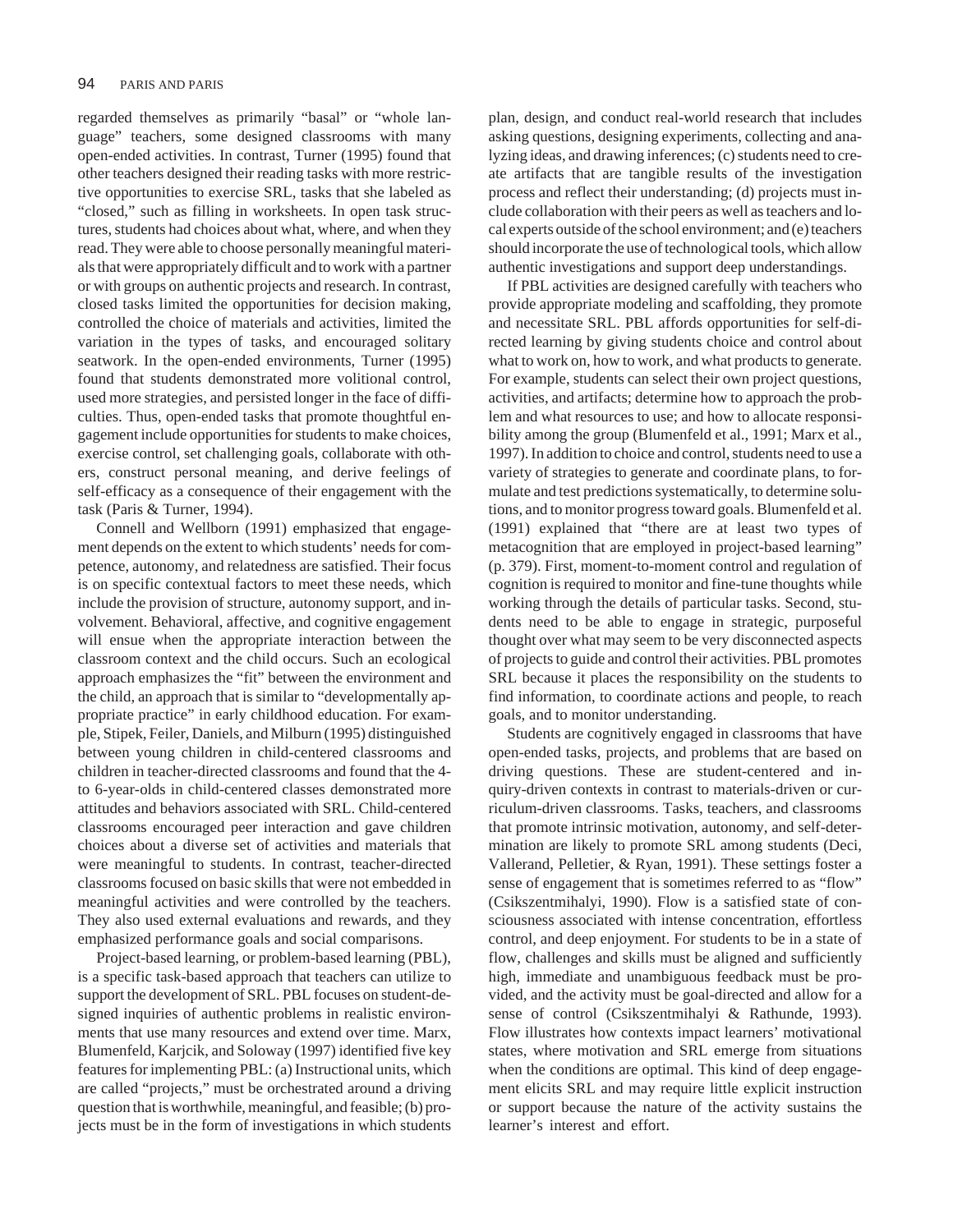Learning depends on assessment of both product and process to know what is known, what requires additional effort, and what skills are effective. Whether elicited by others or self, assessment fosters planning and regulation of future SRL efforts (Zimmerman, 2000). Assessment of learning can have profound motivational consequences on students' classroom behavior and attitudes. Tests, exams, and grades may lead to negative outcomes for some students, especially if they have a history of poor performance, the evaluations are made public, or the students work only for extrinsic rewards. The desired positive outcomes of assessment on students include greater responsibility, sustained effort, awareness about learning, and personalized mastery goals. These are characteristic of SRL and illustrate how students' views (and theories) of assessment influence their learning. Perhaps the clearest links between SRL and assessment are seen in nonacademic arenas, such as music recitals or sports contests, where children are committed to self-improvement when faced with demonstrations of their abilities. How can academic assessments of learning be infused with the same passion and autonomy? Self-assessment may be the key.

Self-assessment includes all three domains of SRL: cognitive, motivational, and affective. Many kinds of self-assessments are possible in the classroom. Students can evaluate their levels of understanding, their personal interests, and their effort and strategies used on a task. They can assess the perceptions and attributions made by others regarding one's abilities, the improvement from one occasion to the next, the amount of assistance needed to accomplish a task, and their goals and expectations in various situations. As students learn to monitor and interpret their actions, they are able to assess a greater variety of dimensions of their behavior with more insight about possible causes and more accuracy about their progress (Paris & Cunningham, 1996; Rosenholtz & Simpson, 1984). Self-assessment involves the internalization of standards so students can regulate their own learning more effectively. When students are able to interpret their own accomplishments with pride, their perceptions of ability and efficacy increase (Zimmerman, 2000). For example, Schunk and Ertmer (2000) surmised from studies of various goals and feedback conditions that " … providing students with a learning goal and progress feedback led to the highest self-efficacy, motivated strategy use, and achievement" (p. 641). They suggest that periodic, but not too frequent, self-evaluation complements learning goals and helps students to maintain high levels of self-efficacy.

Self-assessment of learning depends on both internal and external factors. Internal factors such as metacognition enable students to reflect on their own accomplishments, to monitor their progress while learning, and to evaluate their understanding against other standards of performance. Paris and Winograd (1990) described two aspects of metacognition as self-appraisal and self-management. The former refers to review and evaluation of one's abilities, knowledge states, and cognitive strategies, whereas the latter refers to the monitoring and regulation of ongoing behavior through planning, correcting mistakes, and using fix-up strategies. Considerable research has shown that both self-appraisal and self-management of learning improve with age, intelligence, instruction, and academic achievement (e.g., Paris & Cunningham, 1996; Swanson, 1990).

External factors include the kinds of curricula and assessment activities presented to students. Instructional activities that allow little initiative, control, and independence do not allow much SRL. Such closed tasks, as opposed to open-ended tasks, foster routine responses instead of thoughtful engagement. Similarly, assessments that allow little personal responsiveness provide few opportunities for students to practice monitoring, planning, and regulating their own learning. The term *authentic assessment* is intended partly to convey the sense of assessment activities that are thought-provoking and engaging. One of the main purposes of authentic assessment is to encourage students to become involved more actively in monitoring and reviewing their own performance (Calfee, 1991; Paris & Ayres, 1994; Wiggins, 1989). This includes self-assessment of the products as well as the processes of daily learning so that students learn to reflect on their work and evaluate their effort, feelings, and accomplishments, not just their grades. Because self-assessment includes both reflection and evaluation of one's work, it helps to develop feelings of ownership and responsibility for learning. These features of students' learning are crucial in assisting students to become independent learners who develop control over their own learning.

Portfolios provide many opportunities for self-assessment through activities such as reviewing work samples, projects, and artifacts; understanding progress through record keeping; documenting interests and habits; identifying choices and preferences; conducting conferences with teachers; evaluating the processes of collaborative writing; and sharing personal responses to school work (Paris & Ayres, 1994; Tierney, Carter, & Desai, 1991). Each activity requires students to take initiative for assessing their work. Some of these activities can be done independently, whereas others are conducted with peers or teachers. There is, however, a surprising paucity of empirical research on how such activities are related to self-assessment. Van Kraayenoord and Paris (1997) investigated whether self-assessment could be measured in a brief interview. Their Work Samples Interview focused on five basic aspects of students' self-assessment. Students were asked the following: (a) to explain what work was difficult to do and what work made them proud, (b) to identify samples of their work that exhibited their literacy abilities, (c) to show evidence of their academic progress in literacy and other subjects to determine the standards that students use for self-assessment, (d) to report their feelings about self-review and their future academic development, and (e) to explain how they shared their work with parents and how they viewed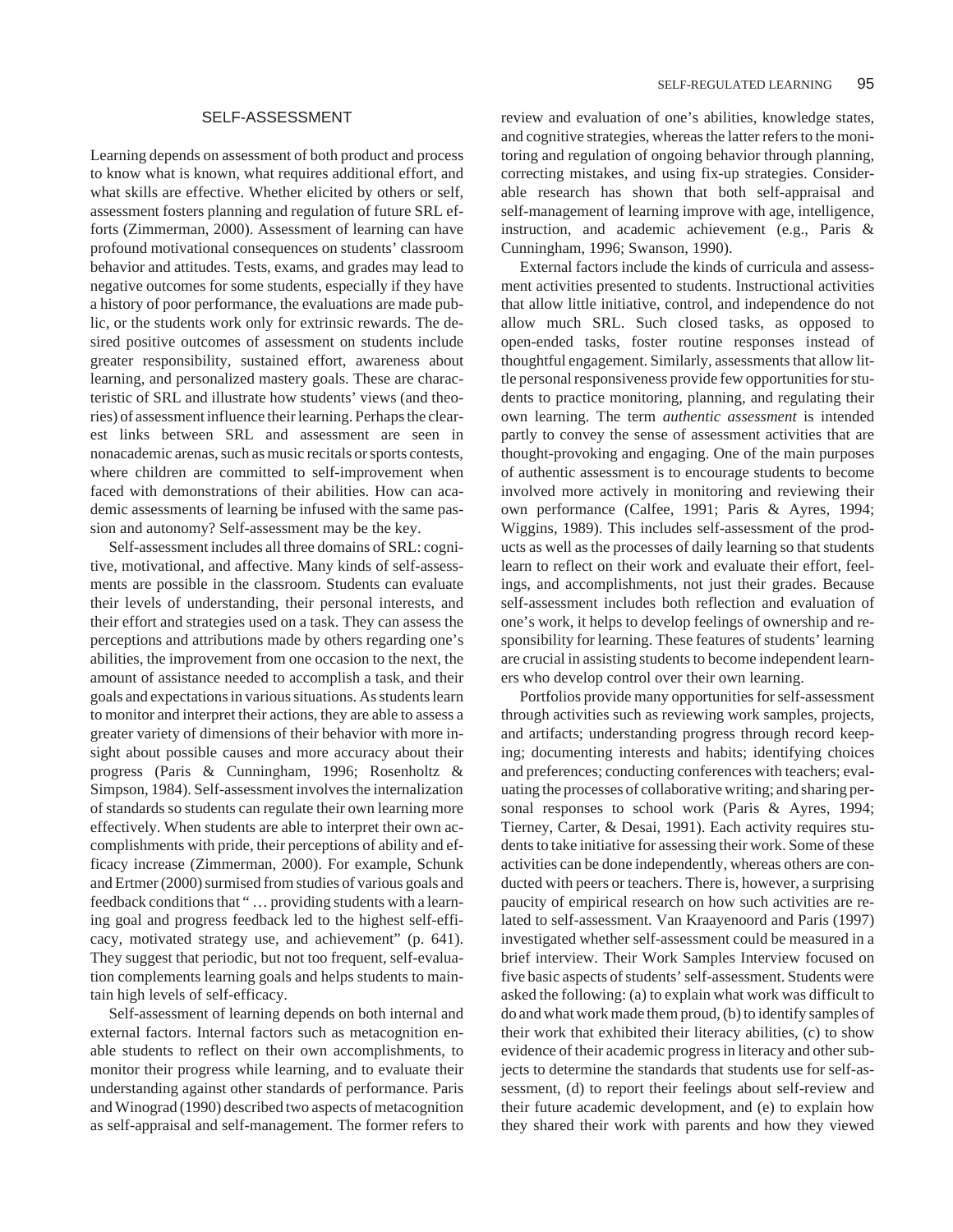feedback from teachers. These questions focus on the development of students' thinking about their learning (e.g., their knowledge, abilities, and strategies), their motivation (e.g., attributions for success, self-perceptions, and affect), their future expectations (e.g., goals, beliefs about their progress and potential improvement), and their perceptions of classroom instruction and assessment (e.g., meaningfulness, engagement, and collaboration).

The results indicated that students are able to assess their own work and provide both cognitive and affective evaluations according to particular features that influence learning (van Kraayenoord & Paris, 1997). The findings indicated that there was developmental improvement in self-assessment among 8- to 12-year-olds; older students were more able to assess their work and progress. The total scores on the Work Samples Interview were also correlated with scores on a task assessing strategic reading. Students who were able to discuss their work samples with awareness of the psychological characteristics that affect performance were more likely to be able to identify reading strategies that would enhance their comprehension and learning. Thus, the ability to assess one's work is linked to the ability to evaluate literacy strategies. This suggests that metacognitive abilities are necessary for both of these tasks. Furthermore, there were modest correlations between the Work Samples Interview and two other tasks that measured attitudes toward school and literacy habits outside school. This suggests that self-evaluation of schoolwork is linked to affective characteristics such as attitudes, interests, feelings of success at school, and enjoyment of reading and writing at home. These are positive motivational characteristics of achievement-striving students and suggest that students who are more effective at self-appraisal have more positive attitudes about school and enjoy reading and writing.

#### TWO METAPHORS OF SRL

There are at least two contrasting metaphors of SRL that researchers and teachers can use. One is the metaphor of acquisition, of learning new strategies and skills and then applying them in school. This is the classic view of academic strategies as specialized tools that need to be taught, practiced, and applied in school. In this view, teachers know good strategies and students do not, therefore teachers must describe them and exhort students to use them. A problem with this transmission model is that "having" a strategy does not mean that students will value or use it. Students who comply with teachers and use instructed strategies are regulated by others, not self. The transmission model of SRL raises questions in educational psychology such as, "How do teachers motivate students to use effective learning strategies? Why don't students transfer good techniques to new areas of study? Why is some knowledge inert and not enacted?" Each of these questions presupposes that teachers must change the thinking and motivation of students to make them autonomous learners. This

approach is based on a model of teacher authority and directed instruction rather than a student-centered model of learning through experience and practice.

Transmission models may appear too behavioristic or simplified. There are more subtle variations of this learning model such as the "good strategy user" model (Borkowski et al., 1990) and the social learning model described by Zimmerman (2000). The latter, for example, outlines developmental levels of regulatory skill beginning with a student's observation and vicarious induction of a skill from a model and progressing through levels of emulation, self-control, and finally self-regulation. Social modeling experiences are the heart of this approach and translate into direct instructional models of SRL, or more accurately RL, because the self may not be involved in "compliant cognition." As Zimmerman (2000) noted, "Although social models are advantageous in conveying high quality methods of task skill, they may inhibit learners from assuming self-direction unless these models are phased out as soon as possible" (p. 33).

The second metaphor emphasizes "becoming" more regulated as students develop new competencies. In this view, self-regulation is a description of coherent behaviors exhibited by a person in a situation rather than a set of skills to be taught. The developmental metaphor recognizes the Piagetian tenet that behavior is organized and that self-regulation is an adaptive expression of that organization. Self-regulation in this view is not "acquired" as much as it is shaped and elaborated through participation in "zones of proximal development" according to tenets of sociocultural theories. As children develop, they are better able to coordinate actions with goals, better able to reflect on their own thinking, and better able to plan and monitor complex and abstract sequences (Deci & Ryan, 1985). These features of SRL are linked to maturation as well as the child's increasing agency in shaping psychological activities. What behaviors and thoughts become regulated to which goals, however, depend on specific experiences. These are the features of SRL linked to personal histories and situations (Ferrari & Mahalingam, 1998). In this view, SRL may be regarded not as the goal of students' learning but as the outcome of their pursuits to adapt to their unique environmental demands in a coherent manner.

We have speculated that students' coherent behavior is motivated by their desires to be recognized according to specific identities (Paris, Byrnes, & Paris, 2001). For example, some children want to please their teachers and behave as "good students" so they comply with rules and expend effort to follow teachers' directions. These students are likely to use the strategies that teachers model, discuss, and encourage because they strive for identities as successful students. Thus, the use of SRL is a consequence of the desire to be recognized as a particular identity, a "good student." This view contrasts with a view that purports that students choose goals of self-regulation, mastery, or effort. We believe that those goals are more likely to be superficial and deliberate than underlying identity strivings in which self-regulation is both a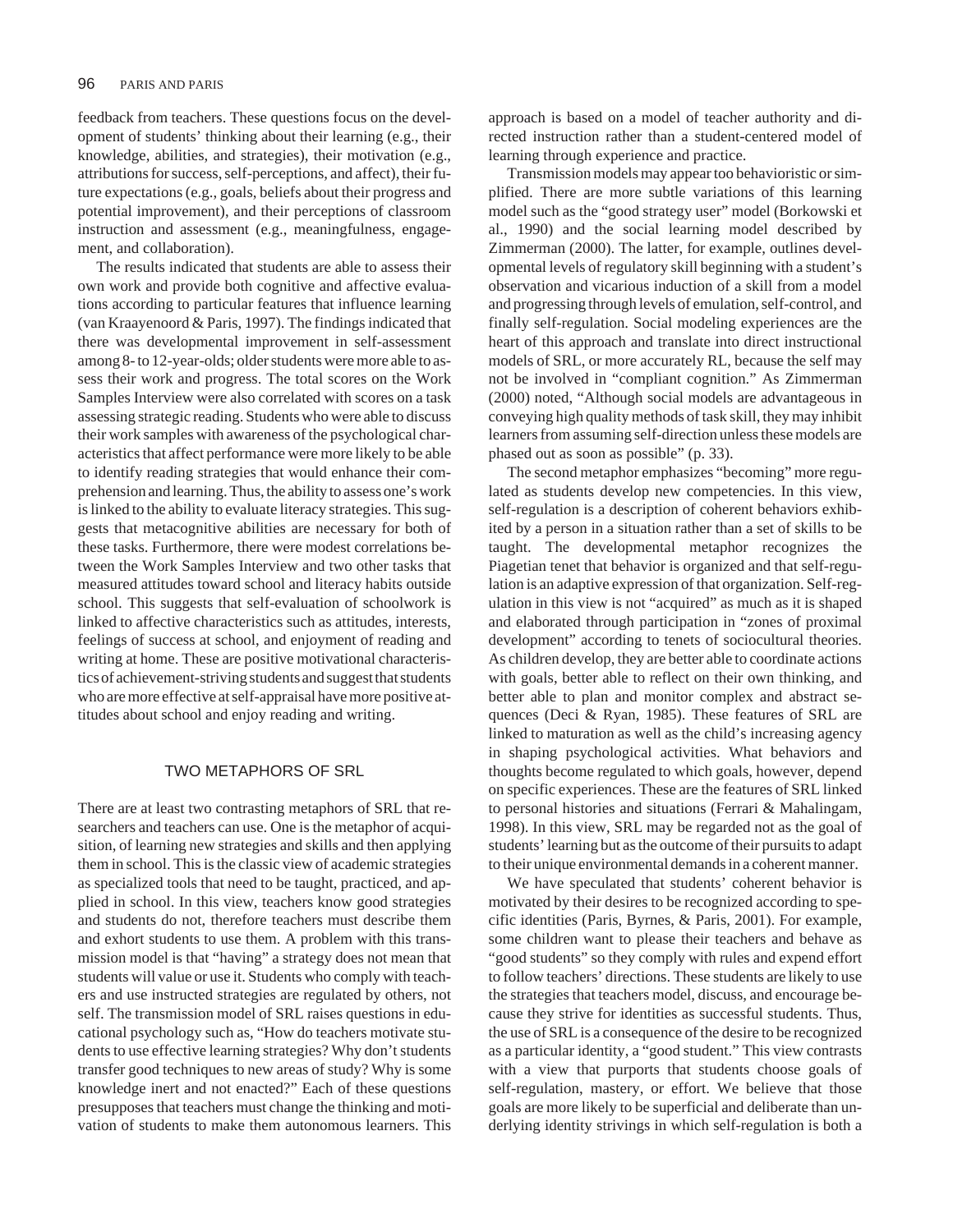means and an outcome to more fundamental goals but not a goal in itself. Desires to display competence, to gain acceptance, or to be perceived as a particular "possible self" (Markus & Nurius, 1986) are the primary motivational influences. Those strivings may be enacted in various ways.

Desire is not enough, however, because identity strivings must be accompanied by feelings that the identity is possible and valuable to achieve (Bandura, 1997; Higgins, 1991). Students may exhibit regulated actions as they try out various possible selves and the roles associated with them. What motivates action is the desire to be recognized as the smart student, the fast work-finisher, or the quiet–serious intellectual. These possible selves all lead to SRL typically associated with good strategy users and good students. However, students might also strive for identities rejected by teachers such as the practical joker, the bully, or the cheat. Students can be highly regulated in pursuit of these identities as well. Regardless of the particular role that the person is trying to enact, the self-regulated actions are intended to confirm this specific identity for the audience of others as well as for the individual.

Striving to enact an identity, fueled by desires to be recognized and validated as a specific kind of self, provide coherence to a person's actions. The behaviors that appear planned, regulated, and monitored, are subservient to these underlying motives. Such a view incorporates both intrinsic and extrinsic motivation. Identity strivings can be strengthened by extrinsic rewards, such as getting a high grade on a test, as well as vicarious reinforcement, such as seeing a peer rewarded for the aspired achievements or behavior. However, striving for discrete subgoals and rewards may not be obvious to students who simply want to be viewed in a particular way by valued others. Intrinsic motivation, such as sustained interest and "flow" experiences, may contribute to long-term strivings because of the satisfaction of engaging in activities of the desired self. Participation in practices of the desired self demonstrates both competence and membership, strengthening both the I–self as agent and the Me–self as identity, which provides positive feedback to continue as well as motivation to display the practices. The outward appearance is actions that are highly self-directed and regulated.

Both metaphors of SRL may be useful because they focus on processes of learning, development, and instruction. The transmission view requires teachers to provide explicit information about effective SRL practices and to structure the environment to allow opportunities to practice and generalize the strategies. The developmental view requires teachers to analyze how students regulate their own behavior and to understand students' aspired identities as precursors to shaping their SRL toward academic goals. The latter view suggests that SRL becomes more meaningful to students when academic goals and strategies are tied to their deeper strivings to display competence as achieving students. Regardless of the perspective one takes, students become more self-regulated with age, experience, opportunity, and desire. For those students who adopt academic goals, SRL involves positive academic strategies and results in success in school. Teachers need to provide direct explanations about SRL, multiple curriculum opportunities that foster SRL, and positive models of self-regulated learners so that students can aspire to learn and use effective strategies for their own education.

## PRINCIPLES OF SRL TO APPLY IN CLASSROOMS

Paris and Winograd (1999) described 12 principles that teachers can use to design activities in classrooms that promote students' SRL. They provide a useful summary of the research we discussed and may make the applications of SRL to classrooms more direct, therefore a list follows. We organized them according to four major features of research on SRL with corollaries following each one:

- 1. Self-appraisal leads to a deeper understanding of learning.
	- a. Analyzing personal styles and strategies of learning, and comparing them with the strategies of others, increases personal awareness of different ways of learning.
	- b. Evaluating what you know and what you do not know, as well as discerning your personal depth of understanding about key points, promotes efficient effort allocation.
	- c. Periodic self-assessment of learning processes and outcomes is a useful habit to develop because it promotes monitoring of progress, stimulates repair strategies, and promotes feelings of self-efficacy.
- 2. Self-management of thinking, effort, and affect promotes flexible approaches to problem solving that are adaptive, persistent, self-controlled, strategic, and goal-oriented.
	- a. Setting appropriate goals that are attainable yet challenging are most effective when chosen by the individual and when they embody a mastery orientation rather than a performance goal.
	- b. Managing time and resources through effective planning and monitoring is essential to setting priorities, overcoming frustration, and persisting to task completion.
	- c. Reviewing one's own learning, revising the approach, or even starting anew, may indicate self-monitoring and a personal commitment to high standards of performance.
- 3. Self-regulation can be taught in diverse ways.
	- a. Self-regulation can be taught with explicit instruction, directed reflection, metacognitive discussions, and participation in practices with experts.
	- b. Self-regulation can be promoted indirectly by modeling and by activities that entail reflective analyses of learning.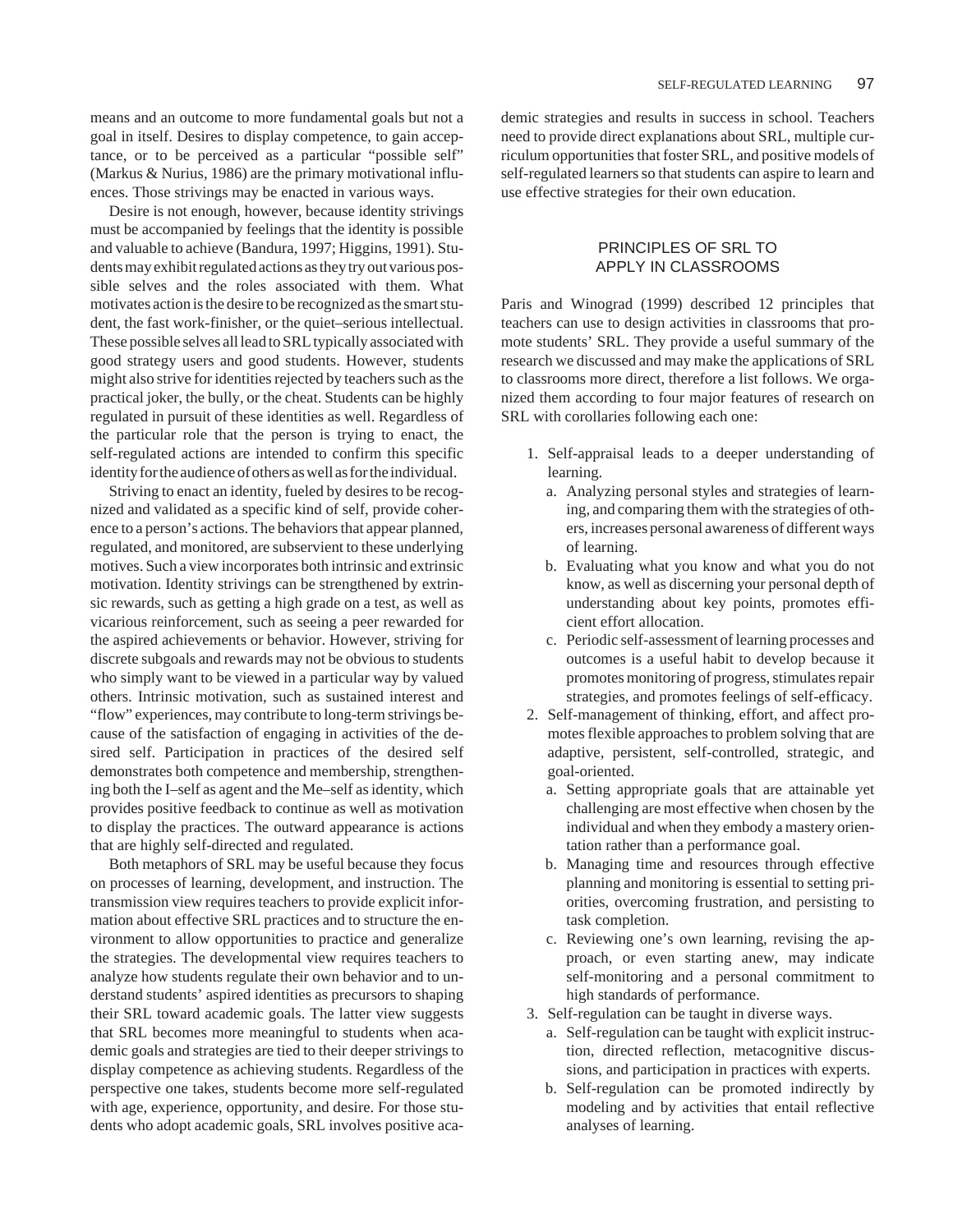- c. Self-regulation can be promoted by assessing, charting, and discussing evidence of personal growth.
- 4. Self-regulation is woven into the narrative experiences and the identity strivings of each individual.
	- a. How individuals choose to appraise and monitor their own behavior is usually consistent with their preferred or desired identity.
	- b. Gaining an autobiographical perspective on education and learning provides a narrative framework that deepens personal awareness of self-regulation.
	- c. Participation in a reflective community enhances the frequency and depth of examination of one's self-regulation habits.

## ENDURING ISSUES ABOUT SRL AND FUTURE DIRECTIONS FOR RESEARCH

We think SRL is a synthesis of many constructs in learning and motivation and has direct relevance for teachers. We highlighted literacy instruction, cognitive engagement, and self-assessment as three areas in which SRL research has direct applications in classrooms. However, teachers can extend the same principles of SRL to educational technology, to study skills, to scientific reasoning, and many other academic arenas. Our enthusiasm for SRL is based on the functional and pragmatic aspects of this line of inquiry for students of all ages. It is tempered by concerns for abiding issues that invite future research. We identify three broad issues with the following questions.

## What Does it Mean for Students to be Self-Regulated?

Most important, self-regulated students display motivated actions, that is, goal-directed and controlled behaviors that they apply to specific situations. SRL is the fusion of skill and will (McCombs & Marzano, 1990; Paris & Cross, 1983). It is informed by metacognition from self and others and is fueled by affect and desire. However, we need more research on the "hot cognitions and motivation" that energize students. Are they motivated to display their competence, to impress others, to acquire good grades, to win respect of teachers and parents, or to avoid shame and embarrassment? Of course, all these factors might motivate students, but we need to examine how individuals become motivated to be self-regulated. Research should focus on the developmental characteristics of SRL as well as the individual differences.

How students exhibit SRL is as much of an issue as why they display it. Historically, SRL has been regarded as a set of positive learning strategies that good students apply judiciously. However, such a characterization emphasizes the acquisition of instrumental tactics and the approach of positive goals such as studying text, revising one's writing, or monitoring one's problem solving. Some students can be instrumental in using tactics that lead to less noble outcomes. For example, if a student has failed high-stakes multiple-choice tests for several years, he or she might feel pessimistic, helpless, or angry when given another such test. To avoid another threat to self-esteem or potential confirmation of low ability, the student might pretend to become ill, give a half-hearted effort, or cheat. These actions might be deliberate and goal-oriented, although not in a positive manner, and thus would also be SRL. SRL can involve avoidance of behaviors as well as approach. For example, a student might be highly regulated to avoid distractions while studying or avoid peers who pull them off task. A less aspiring student could be self-regulated in avoiding hard work or studying altogether and spend his time fabricating an excuse. Self-handicapping techniques are clearly the outcome of motivated actions designed to minimize threats to self-esteem (Covington, 1992). Thus, self-regulated actions may be directed to the attainment or avoidance of goals that are held in either high or low regard by teachers.

## How Do Students Become Self-Regulated?

We believe that every student constructs his or her own theory of SRL. This theory can be naïve and ill-informed or elaborate and appropriate. Indeed, children's theories of SRL, that is, what they must do to achieve specific goals in specific contexts, probably change like their theories of mind, school, and self (Harter, 1999; Paris & Cunningham, 1996). We think that children's understanding of SRL is enhanced in three ways: indirectly through experience, directly through instruction, and elicited through practice. First, SRL can be induced from authentic or repeated experiences in school. For example, students may realize that checking their work does not require much additional time and leads to greater accuracy. For many students, SRL may emerge as tacit knowledge about what is expected by the teacher and what is useful behavior for the student. Second, teachers may provide explicit instruction about SRL. SRL is directly taught, for example, when a teacher describes the need to analyze each term in a story problem in math, place them in the proper location, perform the arithmetic calculation on them, and check the answer (Greeno & Goldman, 1998; Schoenfeld, 1992). SRL instruction could emphasize detailed strategy instruction or it might involve increasing students' awareness about appropriate motivational goals and standards. Explicit instruction designed to avoid distractions and persevere in the face of difficulty is an example of volitional control that promotes SRL (Corno, 1993).

Third, we believe that SRL can be acquired through engagement in practices that require self-regulation, that is, in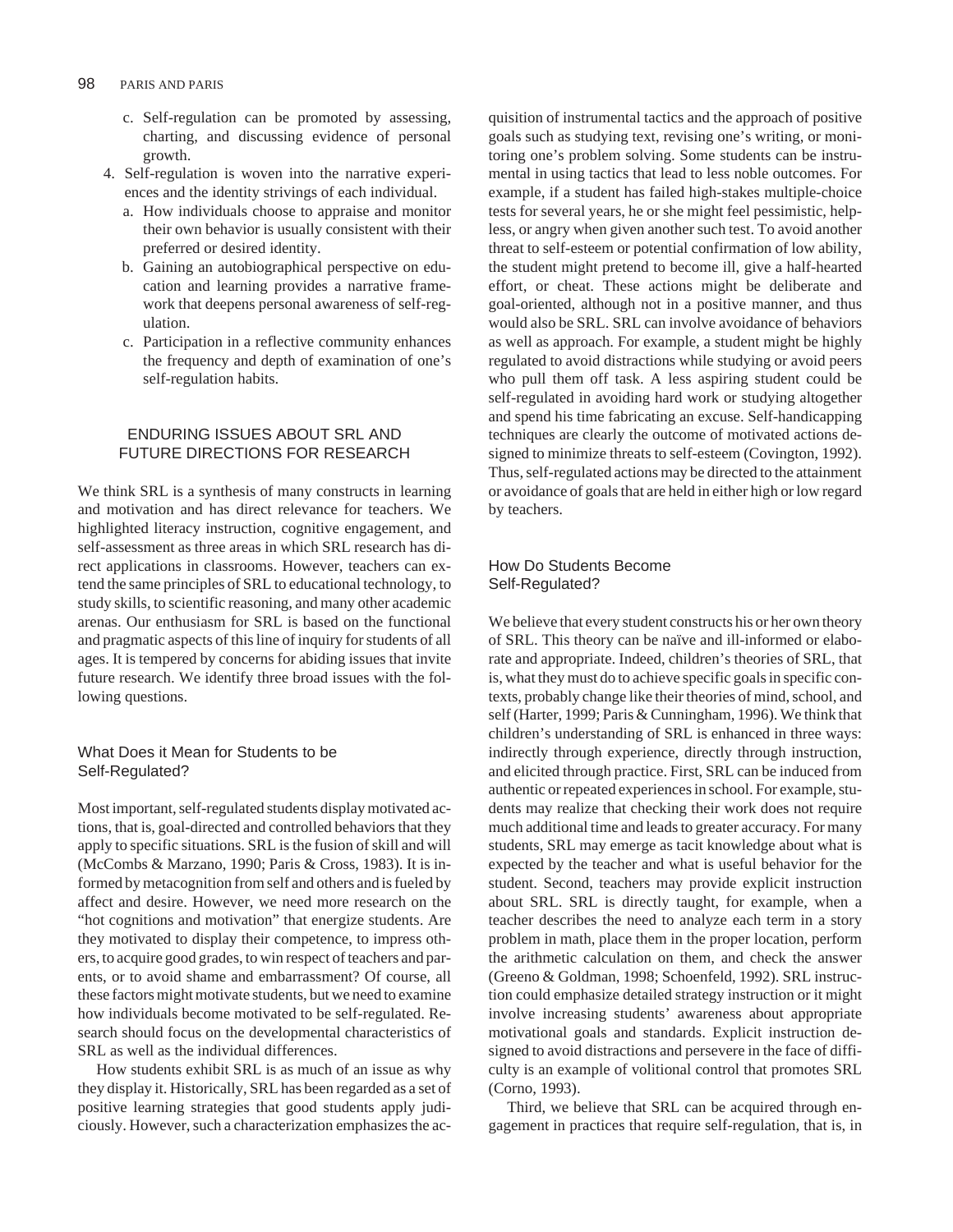situations in which self-regulation is welded to the nature of the task. For example, collaborative learning projects often require each student to contribute one part of the overall project. If a student's contribution is inadequate, the need for further work and the direction of the improvement may become apparent in the process of working on the project. It could also be pointed out explicitly by peers but the self-regulation aspect may be required as part of the activity. This is the intent of creating "communities of learners" that is consistent with learning through participation and practice (Brown & Campione, 1990; Lave, 1991; Rogoff et al., 1995). Rarely would we expect SRL to be acquired neatly in only one of these three manners: indirect induction, direct instruction, and elicited actions. All three probably operate together in classrooms as children create their theories about learning in school and their own abilities as they work with teachers, parents, and peers.

## Are There Individual Differences in SRL?

More attention needs to be given to the differences among children in SRL. Research shows that children in primary grades exhibit less SRL than children in later grades, however, this is a consequence of many factors, including age, cognitive development, explicit instruction, and changing demands in the classroom. It is possible that personality differences in impulsivity, activity levels, patience, resistance to distractions, and internal locus of control might contribute to differences in SRL. Students who have difficulty using strategies and maintaining task focus and engagement may need more explicit instruction and support to promote SRL (Englert, Raphael, Anderson, Anthony, & Stevens, 1991; Graham, 1997). It is not clear why some students are more comfortable than others when it comes to monitoring their behavior, double-checking their answers, talking about their own thinking, or writing reflective journals. Some students simply may have greater capacities than others for monitoring and regulating their behaviors.

There are also intraindividual factors that need additional research. For example, capacity for SRL may vary between students but it almost certainly varies within students during the school day and year. Some students may be more vigilant in the morning than afternoon; some may be more careful in reading than math; and some may be more careful when they are interested in the subject matter. SRL requires effort to be vigilant and strategic and it is reasonable to assume that students cannot be vigilant and focused without periodic rests. Cognitive fatigue must contribute to the lack of SRL just as alertness probably fosters better attention. Teachers understand this and research may help identify how periods of vigilance can be spaced among tasks and time to promote SRL.

Perhaps the greatest source of individual difference lies in the failures to self-regulate thinking and behavior. Lack of knowledge and experience are the usual explanations for students' poor self-regulation. However, when children do not

induce effective monitoring and regulation from academic tasks and direct instruction, teachers might infer that the students have a learning or attention disorder. Indeed, there may be neurological and personality factors that underlie failures in self-control (Baumeister, Heatherton, & Tice, 1994). Mood, affect, impulsivity, impatience, and aggression may also prevent some students from appraising and managing their own behavior. Such factors may be considerably more resistant to change than lack of appropriate goal orientations or knowledge about useful strategies.

#### **CONCLUSION**

We showed how research in educational psychology has studied and promoted SRL in classrooms. Direct explanations about cognitive strategies, metacognitive discussions, and peer tutoring can all help increase students' use of effective learning strategies. SRL is also more likely when teachers create classroom environments in which students have opportunities to seek challenges, to reflect on their progress, and to take responsibility and pride in their accomplishments. SRL then is a combination of knowledge about appropriate actions coupled with motivation to pursue goals supported in environments that allow students to be autonomous. Clearly, SRL is more than a developmental milestone tied to grade levels or an educational achievement tied to specific learning. Both experience and context contribute to SRL.

Teachers can use knowledge about SRL directly in several ways. First, students of all ages can benefit from analyses and discussions of strategies for learning. Young children might discuss how to use pictures as clues to text meaning, whereas college students might discuss alternative ways to take notes, but they are both metacognitive discussions about regulating learning. Teachers need to be able to describe appropriate strategies—what they are, how they operate, and when they should be applied—and be able to lead discussions so that students can explore their understanding about how they learn. Second, teachers can design open-ended instructional activities and scaffold assistance for student inquiry. Less emphasis should be placed on workbook exercises and routine tasks and more emphases should be placed on working together to guide students to more effective approaches to learning. Third, teachers can minimize objective tests (e.g., multiple-choice tests, true–false tests), competitive test scores, and public comparisons of performance which detract from students' sense of efficacy and mastery. Projects, portfolios, and performance assessments can motivate students, provide opportunities for SRL, and enhance creative expression. Linking self-assessment with external standards may help students regulate their actions to desired outcomes. These practical suggestions for helping children take charge of their own learning are direct manifestations of research on SRL. The synergy between practices in classrooms and research on SRL should be useful for many years.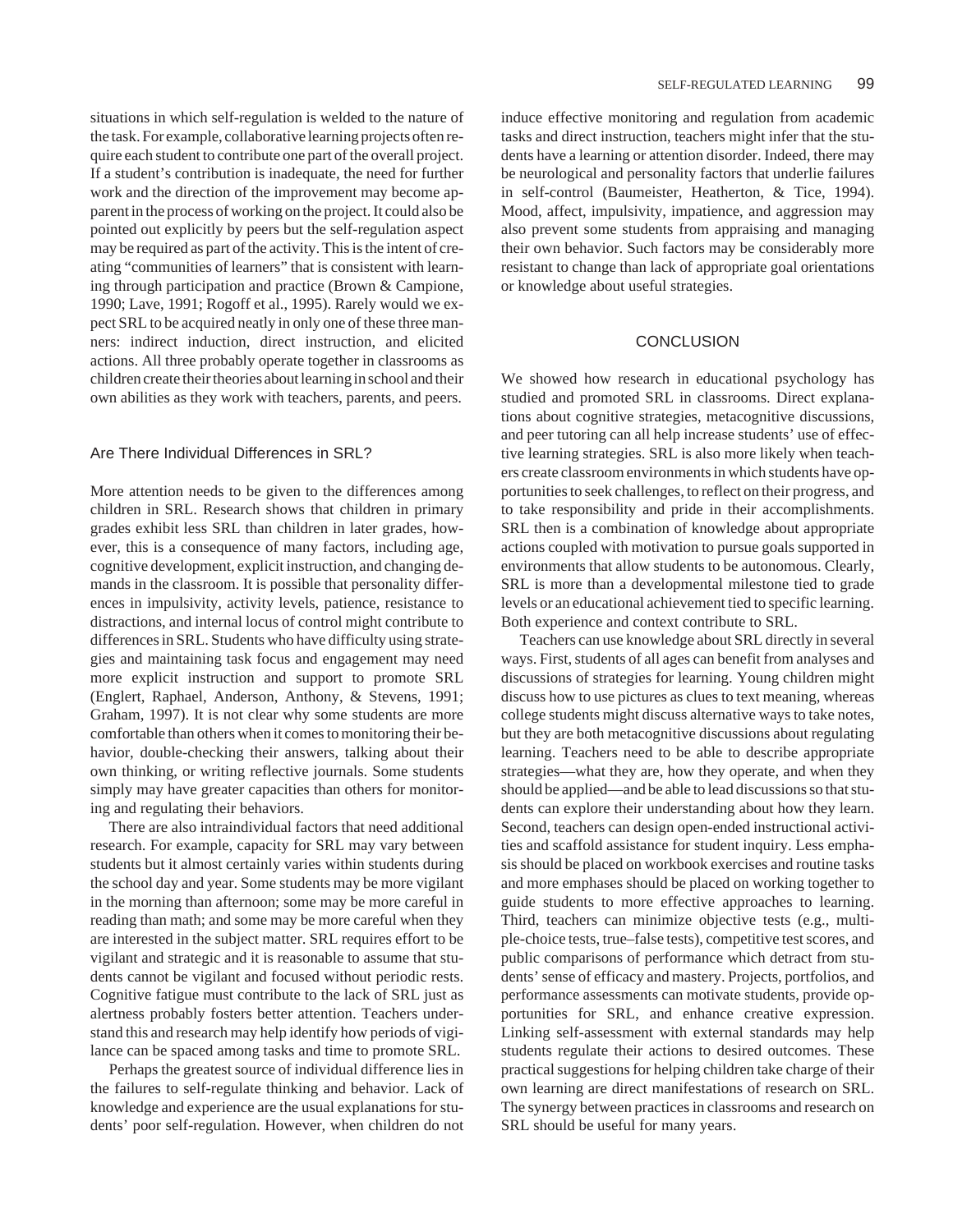#### **REFERENCES**

- Alexander, P. (1995). Superimposing a situation-specific and domain-specific perspective on an account of self-regulated learning. *Educational Psychologist*, *30,* 189–193.
- Bandura, A. (1997). *Self-efficacy: The exercise of control*. New York: Freeman.
- Baumann, J. F. (1984). The effectiveness of a direct instruction paradigm for teaching main idea comprehension. *Reading Research Quarterly*, *20,* 93–115.
- Baumeister, R. F., Heatherton, T. F., & Tice, D. M. (1994). *Losing control: How and why people fail at self-regulation*. San Diego, CA: Academic.
- Blumenfeld, P. (1992). Classroom learning and motivation: Clarifying and expanding goal theory. *Journal of Educational Psychology, 84,* 272–281.
- Blumenfeld, P., Hamilton, V., Bossert, S., Wessels, K., & Meece, J. (1983). Teacher talk and student thought: Socialization into the student role. In J. M. Levine & M. C. Wang (Eds.), *Teacher and student perceptions: Implications for learning* (pp. 143–192). Hillsdale, NJ: Lawrence Erlbaum Associates, Inc.
- Blumenfeld, P. C., Mergendoller, J. R., & Swarthout, D. W. (1987). Task as a heuristic for understanding student learning and motivation. *Journal of Curriculum Studies, 19,* 135–148.
- Blumenfeld, P. C., Soloway, E., Marx, R. W., Krajcik, J. S., Guzdial, M., & Palincsar, A. S. (1991). Motivating project-based learning: Sustaining the doing, supporting the learning. *Educational Psychologist*, *26*, 369–398.
- Boekaerts, M. (1998). Do culturally rooted self-construals affect students' conceptualization of control over learning? *Educational Psychologist*, *33,* 87–108.
- Borkowski, J., Carr, M., Rellinger, E., & Pressley, M. (1990). Self-regulated cognition: Interdependence of metacognition, attributions, and self-esteem. In B.F. Jones & L. Idol (Eds.), *Dimensions of thinking and cognitive instruction* (pp. 53–92). Hillsdale, NJ: Lawrence Erlbaum Associates, Inc.
- Brophy, J. (Ed.). (1999). The value aspects of motivation in education [Special issue]. *Educational Psychologist, 34.*
- Brown, A. L. (1978). Knowing when, where, and how to remember. A problem of metacognition. In R. Glaser (Ed.), Advances in instructional psychology (Vol. 1, pp. 77–165). Hillsdale, NJ: Lawrence Erlbaum Associates, Inc.
- Brown, A. L., & Campione, J. C. (1990). Communities of learning and thinking, or a context by any other name. *Human Development*, *21*, 108–125.
- Brown, A., & Day, J. (1983). Macrorules for summarizing text: The development of expertise. *Journal of Verbal Learning and Verbal Behavior*, *22*,  $1 - 14.$
- Calfee, R. C. (1991). Authentic assessment of elementary literacy: A question of realities. *Kamehameha Journal of Education*, *2,* 71–76.
- Connell, J., & Wellborn, J. (1991). Competence, autonomy, and relatedness: A motivational analysis of self-system processes. In M. Gunnar & L. A. Sroufe (Eds.), *Self processes and development* (Vol. 23, pp. 43–77). Hillsdale, NJ: Lawrence Erlbaum Associates, Inc.
- Corno, L. (1993). The best-laid plans.*Educational Researcher, 22*(2), 14–22.
- Covington, M. V. (1992). *Making the grade: A self-worth perspective on motivation and school reform.* Cambridge, England: Cambridge University Press.
- Csikszentmihalyi, M. (1990). *Flow: The psychology of optimal experience*. New York: HarperCollins.
- Csikszentmihalyi, M., & Rathunde, K. (1993). The measurement of flow in everyday life: Toward a theory of emergent motivation. In J. E. Jacobs (Ed.), *Developmental perspectives on motivation: Nebraska symposium on motivation* (pp. 57–97). Lincoln: University of Nebraska Press.
- Deci, E. L., & Ryan, R. M. (1985). *Intrinsic motivation and self-determination in human behavior*. New York: Plenum.
- Deci, E. L., Vallerand, R. J., Pelletier, L. G., & Ryan, R. M. (1991). Motivation and education: The self-determination perspective. *Educational Psychologist*, *26*, 325–346.
- Doyle, W. (1983). Academic work. *Review of Educational Research, 53*, 159–200.
- Englert, C. S., Raphael, T. E., Anderson, L. M., Anthony, H. M., & Stevens, D. D. (1991). Making strategies and self-talk visible: Writing instruction in regular and special education classrooms. *American Educational Research Journal*, *28*, 337–372.
- Ferrari, M., & Mahalingam, R. (1998). Personal cognitive development and its implications for teaching and learning. *Educational Psychologist, 33,* 35–44.
- Graham, S. (1997). Executive control in the revising of students with learning and writing difficulties. *Journal of Educational Psychology*, *89,* 223–234.
- Greeno, J., & Goldman, S. (Eds.). (1998). *Thinking practices in mathematics and science learning*. Mahwah, NJ: Lawrence Erlbaum Associates, Inc.
- Grolnick, W. S., Kurowski, C. O., & Gurland, S. T. (1999). Family processes and the development of children's self-regulation. *Educational Psychologist, 34,* 3–14.
- Harris, K. R., & Graham, S. (1992). *Helping young writers master the craft: Strategy instruction and self-regulation in the writing process*. Cambridge, MA: Brookline Books.
- Harris, K. R., & Graham, S. (1996). *Making the writing process work: Strategies for composition and self-regulation*. Cambridge, MA: Brookline Books.
- Harter, S. (1999). *The construction of self*. New York: Guilford.
- Higgins, E. T. (1991). Development of self-regulatory and self-evaluative processes: Costs, benefits, and tradeoffs. In M. R. Gunnar & L. A. Sroufe (Eds.), *Self processes and development: The Minnesota symposia on child development* (Vol. 23, pp. 125–166). Hillsdale, NJ: Lawrence Erlbaum Associates, Inc.
- Johnston, P., & Afflerbach, P. (1985). The process of constructing main ideas from text. *Cognition & Instruction*, *2*, 207–232.
- Kuhl, J. (1984). Volitional aspects of achievement motivation and learned helplessness: Toward a comprehensive theory of action control. In B. A. Maher (Ed.), *Progress in experimental personality research* (Vol. 12, pp. 99–170). New York: Academic*.*
- Lave, J. (1991). Situating learning in communities of practice. In L. B. Resnick, J. M. Levine, & S. D. Teasley (Eds.), *Perspectives on socially shared cognition* (pp. 63–82). Washington, DC: American Psychological Association.
- Levin, J. R., & Pressley, M. (Eds.). (1986). Learning strategies [Special issue]. *Educational Psychologist, 21,* 3–17.
- Marks, H., Doane, K., & Secada, W. (1996). Support for student achievement. In F. M. Newmann (Ed.), *Authentic achievement: Restructuring schools for intellectual quality* (pp. 209–227). San Francisco: Jossey-Bass.
- Markus, H., & Nurius, P. (1986). Possible selves. *American Psychologist, 41,* 954–969.
- Marx, R., Blumenfeld, P., Krajcik, J., & Soloway, E. (1997). Enacting project-based science. *Elementary School Journal*, *97,* 341–358.
- McCombs, B. L., & Marzano, R. J. (1990). Putting the self in self-regulated learning: The self as agent in integrating will and skill. *Educational Psychologist, 25,* 51–69.
- Newmann, F., Wehlage, G., & Lamborn, S. (1992). The significance and sources of student engagement. In F. Newmann (Ed.), *Student engagement and achievement in American secondary schools* (pp. 11–39). New York: Teachers College Press.
- Page-Voth, V., & Graham, S. (1999). Effects of goal setting and strategy use on the writing performance and self-efficacy of students with writing and learning problems. *Journal of Educational Psychology*, *91,* 230–240.
- Palincsar, A. S., & Brown, A. (1984). Reciprocal teaching of comprehension-fostering and comprehension-monitoring activities.*Cognition and Instruction*, *1*, 117–175.
- Paris, S. G. (Ed.). (1987). Current issues in reading comprehension [Special issue]. *Educational Psychologist, 22.*
- Paris, S. G., & Ayres, L. R. (1994). *Becoming reflective students and teachers with portfolios and authentic assessment*. Washington, DC: American Psychological Association.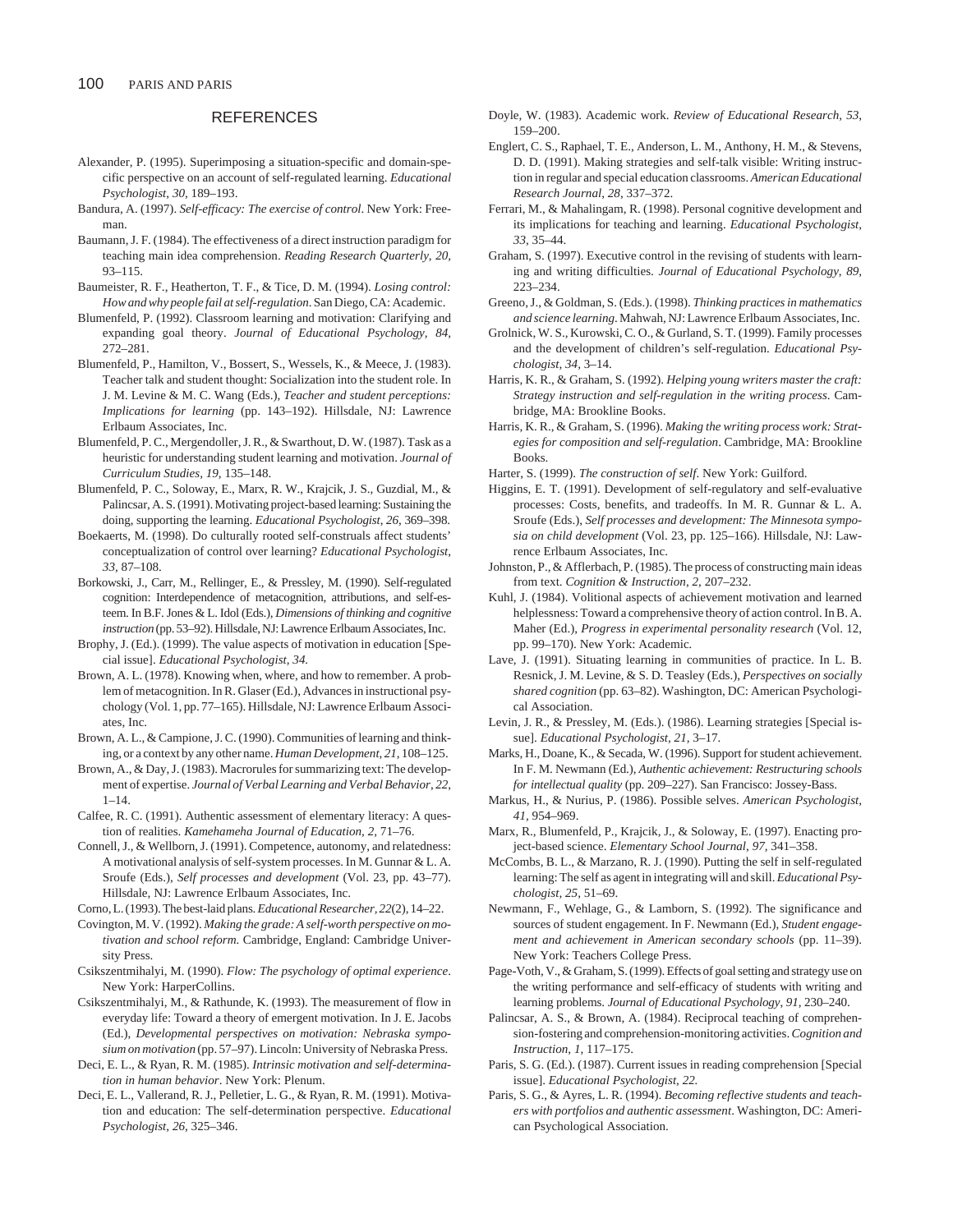- Paris, S. G., Byrnes, J. P., & Paris, A. H. (2001). Constructing theories, identities, and actions of self-regulated learners. In B. Zimmerman & D. Schunk (Eds.), *Self-regulated learning and academic achievement* (pp. 253–287). New York: Springer-Verlag.
- Paris, S. G., & Cross, D. R. (1983). Ordinary learning: Pragmatic connections among children's beliefs, motives, and actions. In J. Bisanz, G. Bisanz, & R. Kail (Eds.), *Learning in children* (pp. 137–169). New York: Springer-Verlag.
- Paris, S. G., Cross, D. R., & Lipson, M. Y. (1984). Informed strategies for learning: A program to improve children's reading awareness and comprehension. *Journal of Educational Psychology*, *76*, 1239–1252.
- Paris, S. G., & Cunningham, A. (1996). Children becoming students. In D. Berliner & R. Calfee (Eds.), *Handbook of educational psychology* (pp. 117–147). New York: Macmillan.
- Paris, S. G., Lipson, M. Y., & Wixson, K. (1983). Becoming a strategic reader. *Contemporary Educational Psychology*, *8*, 293–316.
- Paris, S., & Newman, R. (1990). Developmental aspects of self-regulated learning. *Educational Psychologist, 25*, 87–102.
- Paris, S. G., & Turner, J. C. (1994). Situated motivation. In P. Pintrich, D. Brown, & C. Weinstein (Eds.), *Student motivation, cognition, and learning: Essays in honor of Wilbert J. McKeachie* (pp. 213–237). Hillsdale, NJ: Lawrence Erlbaum Associates, Inc.
- Paris, S. G., Wasik, B. A., & Turner, J. C. (1991). The development of strategic readers. In R. Barr, M. Kamil, P. Mosenthal, & P. D. Pearson (Eds.), *Handbook of reading research* (2nd ed., pp. 609–640). New York: Longman.
- Paris, S. G., & Winograd, P. (1990). How metacognition can promote academic learning and instruction. In B. J. Jones & L. Idol (Eds.), *Dimensions of thinking and cognitive instruction (*pp. 15–51). Hillsdale, NJ: Lawrence Erlbaum Associates, Inc.
- Paris, S. G., & Winograd, P. (1999). *The role of self-regulated learning in contextual teaching: Principles and practices for teacher preparation. Contextual teaching and learning: Preparing teachers to enhance student success in the workplace and beyond* (Information Series No. 376). Columbus, OH: ERIC Clearinghouse on Adult, Career, and Vocational Education; Washington, DC: ERIC Clearinghouse on Teaching and Teacher Education.
- Paris, S. G., Wixson, K. K., & Palincsar, A. M. (1986). Instructional approaches to reading comprehension. In E. Rothkopf (Ed.), *Review of research in education* (pp. 91–128). Washington, DC: American Educational Research Association.
- Patrick, H. (1997). Social self-regulation: Exploring the relations between children's social relationships, academic self-regulation, and school performance. *Educational Psychologist, 32*, 209–220.
- Pintrich, P. R. (2000). The role of goal orientation in self-regulated learning. In M. Boekaerts, P. Pintrich, & M. Zeidner (Eds.), *Handbook of self-regulation* (pp. 452–502). New York: Academic.
- Pintrich, P. R., & DeGroot, E. V. (1990). Motivational and self-regulated learning components of classroom academic performance. *Journal of Educational Psychology, 82,* 33–40.
- Pressley, M. (1995). More about the development of self-regulation: Complex, long-term, and thoroughly social. *Educational Psychologist, 30,* 207–212.
- Pressley, M. Almasi, J., Schuder, T., Bergman, J., & Kurita, J. A. (1994). Transactional instruction of comprehension strategies: The Montgomery County Maryland SAIL program. *Reading and Writing Quarterly: Overcoming Learning Difficulties*, *10,* 5–19.
- Pressley, M., & Ghatala, E. S. (1990). Self-regulated learning: Monitoring learning from text. *Educational Psychologist, 25,* 19–33.
- Pressley, M., Harris, K. R., & Marks, M. B. (1992). But good strategy instructors are constructivists! *Educational Psychology Review*, *4,* 3–31.
- Pressley, M., Johnson, C. J., Symons, S., McGoldrick, J. A., & Kurita, J. A. (1989). Strategies that improve children's memory and comprehension of text*. Elementary School Journal, 90,* 3–32.
- Rogoff, B., Baker-Sennett, J., Lacasa, P., & Goldsmith, D. (1995). Development through participation in sociocultural activity. In J. J. Goodnow, P. J. Miller, & F. Kessel (Eds.), *Cultural practices as contexts for development* (pp. 45–65). San Francisco: Jossey-Bass.
- Rosenholtz, S. J., & Simpson, C. (1984). The formation of ability conceptions: Developmental trend or social construction? *Review of Educational Research*, *54*, 31–63.
- Schoenfeld, A. (1992). Learning to think mathematically: Problem solving, metacognition and sense making in mathematics. In D. Grouws (Ed.), *Handbook of research on mathematics teaching and learning: A project of the National Council of Teaching of Mathematics* (pp. 334–370). New York: Macmillan.
- Schunk, D. H., & Ertmer, P.A. (2000). Self-regulation and academic learning: Self-efficacy enhancing interventions. In M. Boekaerts, P. Pintrich, & M. Zeidner (Eds.), *Handbook of self-regulation* (pp. 631–649). New York: Academic.
- Stipek, D., Feiler, R., Daniels, D., & Milburn, S. (1995). Effects of different instructional approaches on young children's achievement and motivation. *Child Development*, *66*, 209–223.
- Swanson, H. L. (1990). Influence of metacognitive knowledge and aptitude on problem-solving. *Journal of Educational Psychology*, *82*, 306–314.
- Tierney, R. L., Carter, M. A., & Desai, L. E. (1991). *Portfolios in the reading–writing classroom.* Norwood, MA: Christopher Gordon.
- Turner, J. C. (1995). The influence of classroom contexts on young children's motivation for literacy. *Reading Research Quarterly, 30*, 410–441.
- van Kraayenoord, C. E., & Paris, S. G. (1997). Children's self-appraisal of their worksamples and academic progress. *Elementary School Journal, 97,* 523–537.
- Weinstein, C., & Mayer, R. (1986). The teaching of learning strategies. In M. Wittrock (Ed.), *Handbook of research on teaching* (pp. 315–327). New York: Macmillan.
- Wehlage, G. (1989). Educational engagement. In G. Wehlage, R. Rutter, G. Smith, & N. Lesko (Eds.), *Reducing the risk: Schools as communities of support* (pp. 176–195). London: Falmer.
- Wentzel, K. R., & Berndt, T. J. (Eds.). (1999). Social influences on school adjustment: Families, peers, neighborhoods, and culture [Special issue]. *Educational Psychologist, 34.*
- Wiggins, G. (1989). A true test: Toward more authentic and equitable assessment. *Phi Delta Kappan*, *70*, 703–713.
- Winograd, P. N. (1984). Strategic difficulties in summarizing texts. *Reading Research Quarterly*, *19*, 404–425.
- Zimmerman, B. J. (Ed.). (1990). Self-regulated learning and academic achievement [Special issue]. *Educational Psychologist*, *25,* 3–17.
- Zimmerman, B. J. (2000). Attaining self-regulation: A social cognitive perspective. In M. Boekarts, P. Pintrich, & M. Zeidner (Eds.), *Self-regulation: Theory, research, and applications*(pp. 13–39). Orlando, FL: Academic.
- Zimmerman, B. J., & Schunk, D. (1989). *Self-regulated learning and academic achievement*. New York: Springer-Verlag.
- Zimmerman, B. J., & Schunk, D. (2001). *Self-regulated learning and academic achievement*. New York: Springer-Verlag.